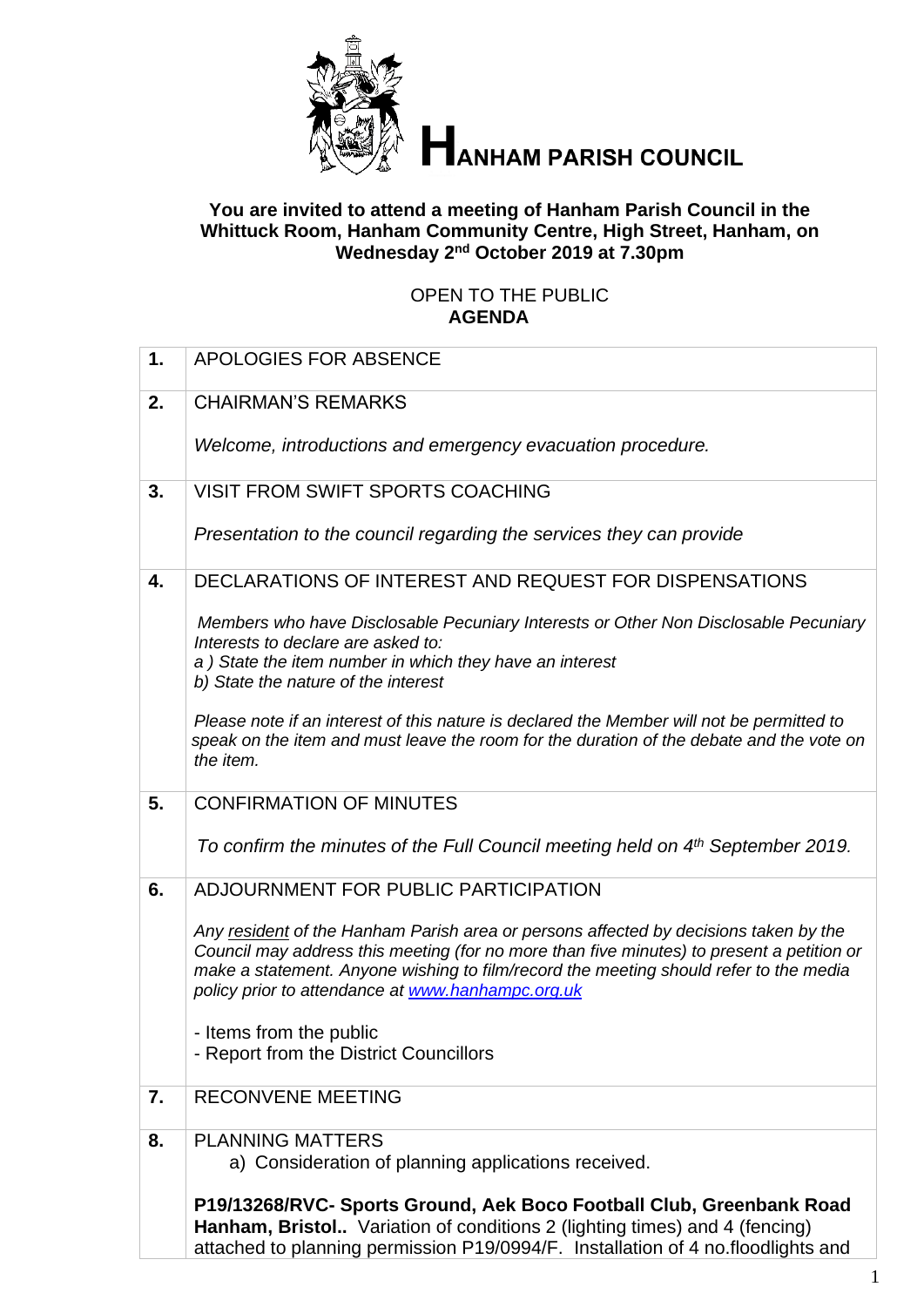|     | associated electrical equipment. Erection of two 50 seat stands and installation of<br>1.8m high fence.                                                                                                                                                                                                               |  |  |
|-----|-----------------------------------------------------------------------------------------------------------------------------------------------------------------------------------------------------------------------------------------------------------------------------------------------------------------------|--|--|
|     | b) Other matters relating to planning.                                                                                                                                                                                                                                                                                |  |  |
| 9.  | <b>FINANCE</b>                                                                                                                                                                                                                                                                                                        |  |  |
|     | Verbal financial report from the Chair of Finance<br>a)<br>To consider re-investing funds in the High Interest Bond for a further 6<br>b)<br>months<br>To receive from PKF Littlejohn the External Auditors Report for 2018/19<br>$\mathsf{C}$ )<br>To authorise payment of accounts from the schedule provided<br>d) |  |  |
| 10. | <b>SWIFT SPORTS COACHING</b>                                                                                                                                                                                                                                                                                          |  |  |
|     |                                                                                                                                                                                                                                                                                                                       |  |  |
|     | To consider the following:<br>To share the cost with Hanham Abbots PC for a one day holiday sports "taster<br>session" for primary aged school children during the October break.                                                                                                                                     |  |  |
| 11. | <b>NEWSLETTER</b>                                                                                                                                                                                                                                                                                                     |  |  |
|     | Cllrs P Glanville and L George to address the council                                                                                                                                                                                                                                                                 |  |  |
| 12. | <b>MATTERS ARISING</b>                                                                                                                                                                                                                                                                                                |  |  |
|     | On-going issues from previous meetings.                                                                                                                                                                                                                                                                               |  |  |
|     | a) Remembrance Service - update                                                                                                                                                                                                                                                                                       |  |  |
| 13. | REPORTS FROM PARISH COUNCIL REPRESENTATIVES FROM OTHER<br><b>MEETINGS</b>                                                                                                                                                                                                                                             |  |  |
|     |                                                                                                                                                                                                                                                                                                                       |  |  |
|     | Brief verbal presentation, with a copy of the full report to the Clerk if necessary.                                                                                                                                                                                                                                  |  |  |
| 14. | CORRESPONDENCE FROM SOUTH GLOS COUNCIL                                                                                                                                                                                                                                                                                |  |  |
| 15. | <b>CORRESPONDENCE FROM OTHER SOURCES</b>                                                                                                                                                                                                                                                                              |  |  |
|     |                                                                                                                                                                                                                                                                                                                       |  |  |
| 16. | <b>MEMBERS POINTS OF INFORMATION</b>                                                                                                                                                                                                                                                                                  |  |  |
|     | All matters to be notified to the Chair prior to the meeting.                                                                                                                                                                                                                                                         |  |  |
|     |                                                                                                                                                                                                                                                                                                                       |  |  |
| 17. | DATE OF NEXT MEETING                                                                                                                                                                                                                                                                                                  |  |  |
|     |                                                                                                                                                                                                                                                                                                                       |  |  |